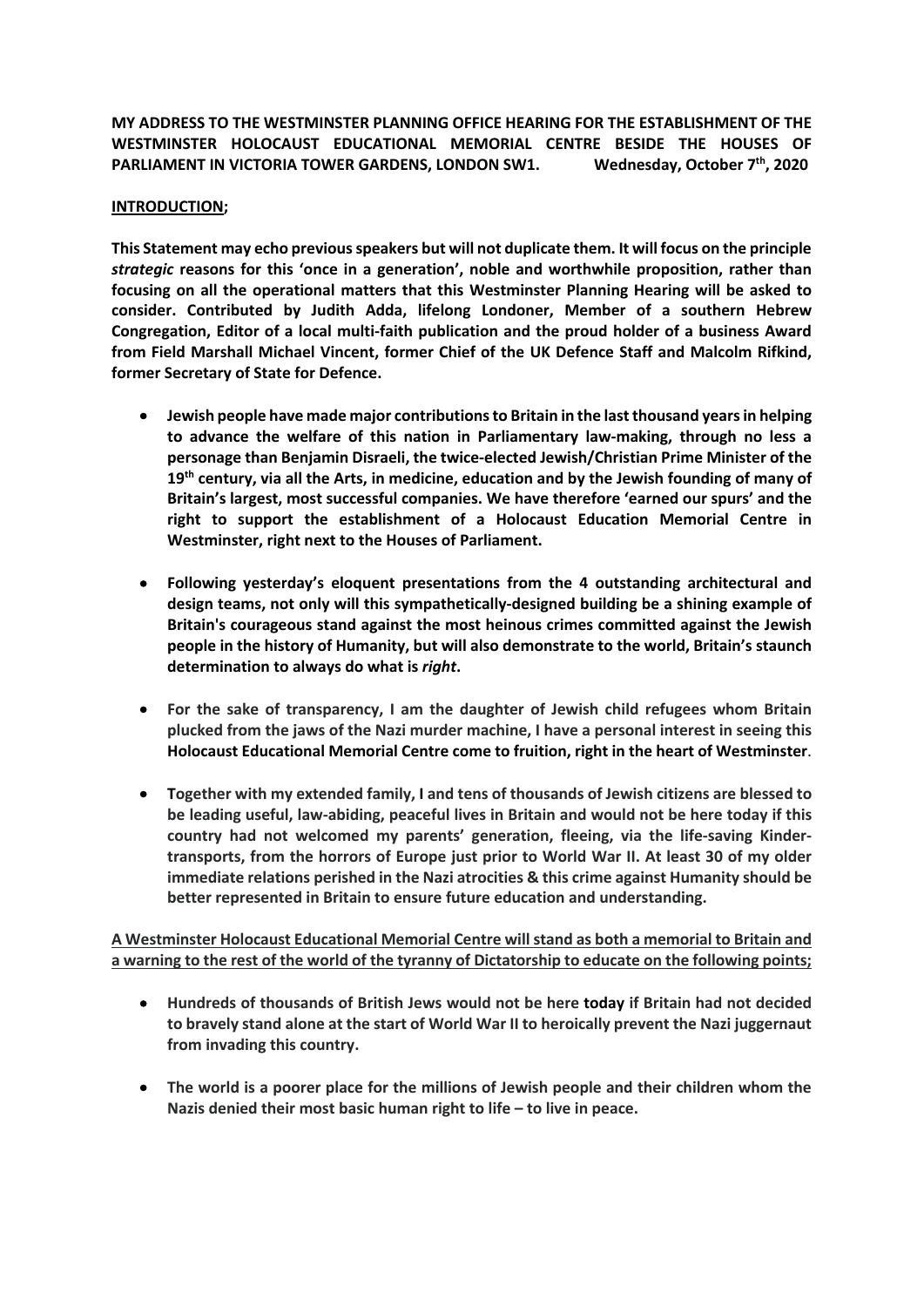- **This country is a richer place for having taken in Jewish child refugees who grew up to enhance British society by becoming the Doctors, Scientists, Teachers, Members of Parliament, Law-makers, Artists, Writers, Entrepreneurs and Nation-builders of today.**
- **Britain is a richer place for having stood up against the mass murder perpetrated against the Jewish people and our weekly Sabbath prayers for the well-being of the Royal family and the advancement of this nation well-reflect our appreciative acknowledgement to Britain.**
- **But there is also a public and educational interest in seeing this Holocaust Memorial Centre established beside the world-renowned Houses of Parliament to enhance the historic environment of Westminster.**
- **Standing beside Westminster's Mother of Parliaments, admired worldwide and close to the statues of those great Parliamentarians Sir Winston Churchill and Oliver Cromwell, the Holocaust Memorial Educational Centre will send an important,** *permanent* **signal of Britain's unfaltering determination to always stand on the side of Truth and do what is right and decent.**
- **The establishment of the Westminster Holocaust Memorial Educational Centre standing beside the Houses of Parliament in Victoria Tower Gardens will reinforce the unequivocal message, both tangibly and even more importantly - intangibly, to the United Kingdom and to the whole world of: "NEVER AGAIN."**

**It is my humble view that the strategic establishment of this Holocaust Educational Memorial Centre, so sympathetically designed to enhance and blend in but nevertheless make a bold statement of universally important purpose, rather than harm Westminster's Victoria Tower Gardens and its surroundings, outweighs all other operational matters which have been so persuasively but, in my opinion, mistakenly put forward earlier during this planning hearing.**

**With all due respect to the views expressed** *against* **this learning facility yesterday and today, all the persuasive arguments against the establishment of this Holocaust Educational Memorial Centre in this location were and are entirely misplaced, as the current, alarming rise in worldwide anti-Semitism has clearly identified the urgent need for stronger, more impactful teaching, a more contemporary approach to learning the lessons of history and a more sophisticated educational medium in which to remind us all and teach the younger generations of the terrible events of the Holocaust in Europe and what led up to them. I say to you today, with the undeniable conviction of the 6 million voices of those who were tortured, those who were experimented on and those who were systematically murdered of 80 years ago, which all rise up and scream out with all their might that all the arguments, so forensically put forward, against the establishment of this Holocaust Educational Memorial Centre, are entirely erroneous, outdated and totally wrong.**

**Therefore, and these are my final few remarks in conclusion - let me clarify that I completely agree with the views put forward by Mr. Christopher Katkowski, Mr. Zak Simons, Ms Massey and Ms Patak, especially by Mala Tribich today and all 4 of the eloquent architectural and design teams' presentations to build this Holocaust Educational Memorial Centre so sympathetically to its surroundings in Victoria Tower Gardens, right beside the Houses of Parliament, at the heart of our hard-won and ancient British Democracy.** 

**Sited beside the important memorials to Women's Suffrage for which I helped to campaign and the Emancipation from Slavery, it** *IS* **therefore the most appropriate place to educate everyone and**